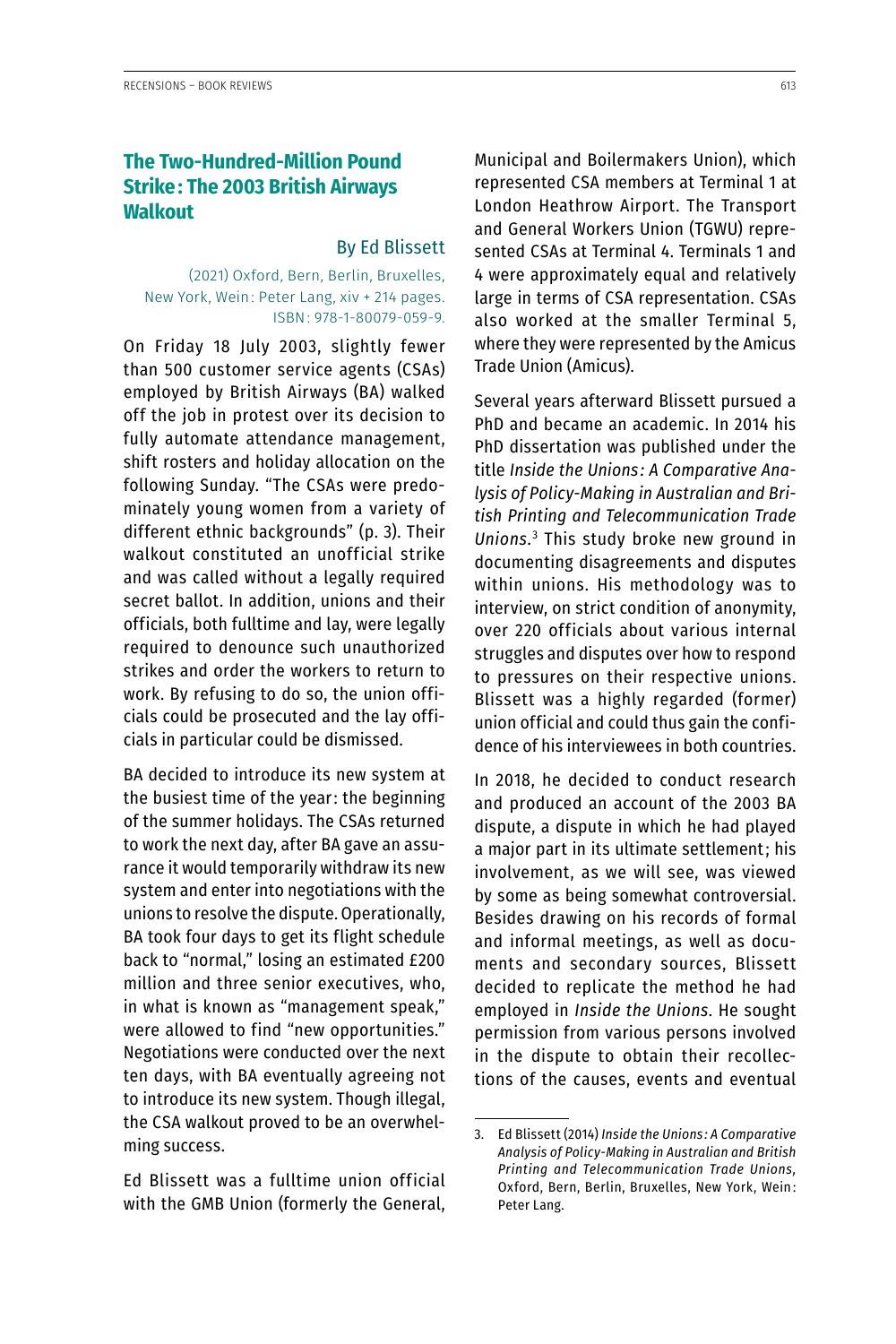resolution of the dispute, on strict condition of anonymity. Not all those he approached agreed, but most did. He interviewed 48 unionists, ranging from fulltime to parttime officials and lay members, and 15 BA managers. Though he does not say so, these individuals probably enjoyed the chance to reminisce about that major event in their respective working lives.

Blissett is aware of the problems of providing an account of a dispute in which he was a major participant. He says :

… while my participative role in the dispute raises the possibility of this study becoming a simple exercise in self-justification, the manner in which participants from all sides of the dispute have contributed provides this work with considerable balance and objectivity (p. 20).

His method and his being a "Johnny on the spot" give his narrative an extra human dimension that is not usually available with such studies. His analysis highlights the delightful role played by serendipity and the innovative manoeuvring of the parties in the playing out of the dispute. His major contribution is his examination and explanation of the tensions not only between but also within organizations involved in the dispute.

There was disquiet within BA over the reasons why senior management decided to introduce its automated system when it did, why it downplayed the negative reaction of CSAs and why it had no backup plan if they decided to walk out. Both the GMB and the TGWU were riven with internal disputes about whether to back up the CSAs or agree to BA's demand for an automated system. The two unions also fell out over both substantive and procedural issues during the dispute. Amicus played an important role behind the scenes in overcoming differences between the two by bringing the Trade Union Congress in as a conciliator.

BA is a 24-hour seven-days-a-week operation. Its CSA workforce operates on a rotating shift. CSAs were mainly women who had family responsibilities, especially for children at school and older relatives who require care. Other workers had other regular commitments, such as sports and social functions. A practice had developed where CSAs would swap shifts and organize holidays around these responsibilities, which BA duty managers would process. This work allocation flexibility took up a lot of time of duty managers. Senior BA management saw an automated work allocation system, which it had introduced for other workers, such as ground staff, as a way to reduce managerial time and costs.

The CSAs believed that an automated system would reduce the flexibility they had previously enjoyed and would have a detrimental impact on their family responsibilities and lifestyle. Hence the walkout. Blissett's account is essentially an examination of getting the leadership of the GMB, the TGWU and BA to understand the concerns of the CSAs. Blissett was in this process a strong advocate for the CSAs. He saw his function as one of fearlessly advocating on their behalf within GMB, in meetings with other unions and in negotiations with BA.

The leaders of both the TGWU and GMB experienced problems in understanding what the dispute was about. The TGWU's general secretary was experiencing an attack of Michels' Iron Law of Oligarchy<sup>4</sup> on his way to a seat in the House of Lords. The GMB was in the middle of a major dispute between its national and London branches, the latter of which represented BA members. At one stage, both the unions and BA saw Blissett as the fly in the oint-

<sup>4.</sup> Robert Michels (1959, first published 1911) *Political Parties : A Sociological Study of the Oligarchic Tendencies of Modern Democracy.* New York : Dover Publications.